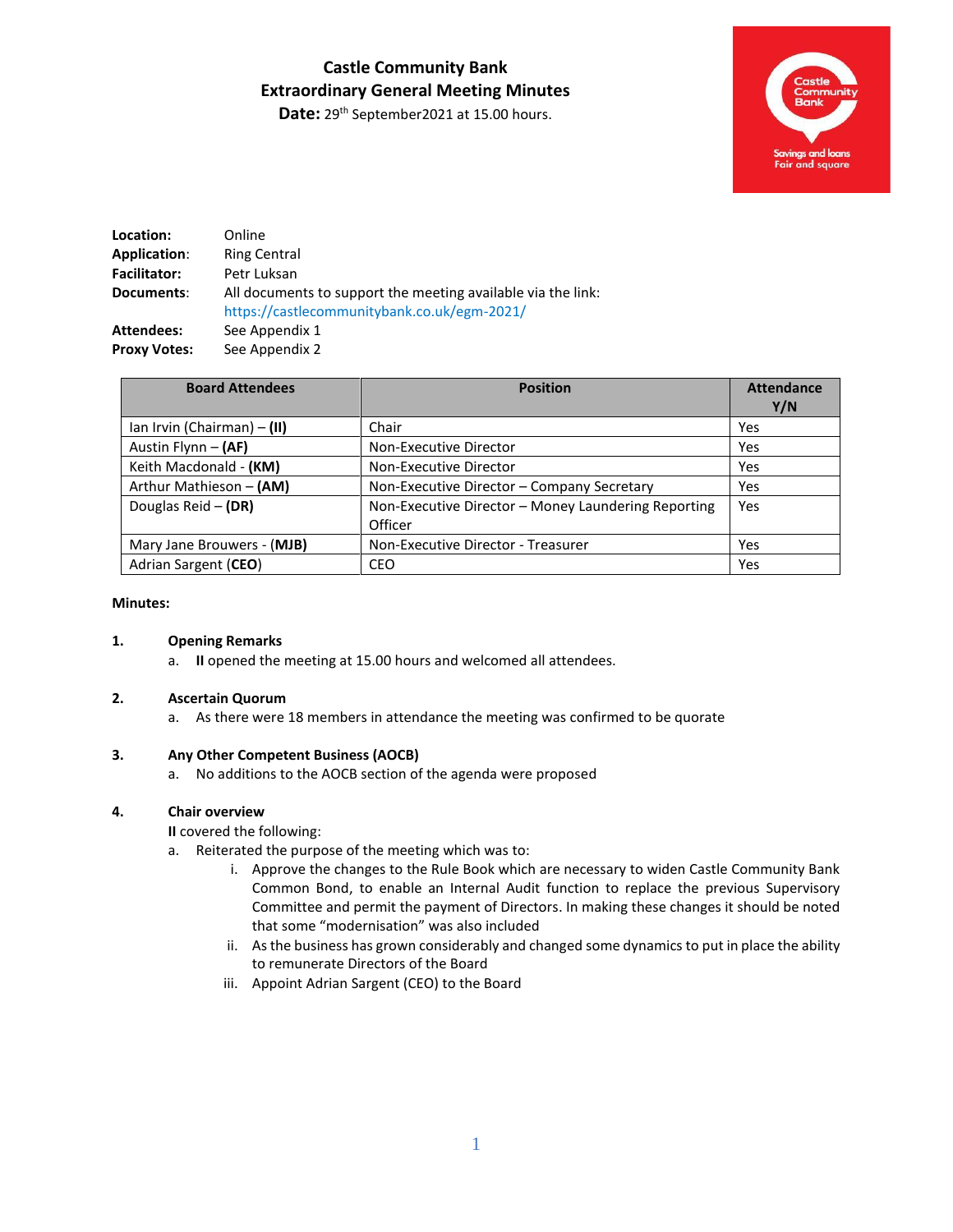### Date: 29<sup>th</sup> September2021 at 15.00 hours.

#### **5. CEO Update**

**APS** addressed the meeting and highlighted the following:

- a. Reiteration that the Castle Community Bank business has progressed significantly and is on track to continue to do so
- b. Year-end at 30/09/2021 approaching and preparation well underway to conclude the 2021 financials so these can be shared to all soon. This year they will include a narrative on the business position from the Chair and CEO
- c. Internal Audit is a necessary requirement to help manage the controls as well as required by the regulator within the growing business
- d. Castle Community Bank started out with a footprint in the Edinburgh conurbation, this has now expanded to a UK wide footprint
- e. To support the expanded business the operational team has expanded and the skill sets at Board level are being widened
- f. Membership numbers increasing and now c3500

#### **6. Motion 1 – Approval of New Rule Book**

a. Attendees at the meeting were requested to vote by **II** to approve the New Rule Book, the result of the vote was:

|                                | <b>Members</b> | Proxy | Total |
|--------------------------------|----------------|-------|-------|
| <b>Number of Votes For</b>     |                |       |       |
| <b>Number of Votes Against</b> |                |       |       |

Approval carried

#### **7. Motion 2 – Appoint Adrian Sargent (CEO) to the Board of Directors**

a. Attendees at the meeting were requested to vote by **II** to approve the appointment of Adrian Sargent (CEO) to the Board of Directors, the result of the vote was:

|                                | <b>Members</b> | Proxy | Total |
|--------------------------------|----------------|-------|-------|
| <b>Number of Votes For</b>     | 18             |       |       |
| <b>Number of Votes Against</b> |                |       |       |

Approval carried

#### **8. Motion 3 – Approval of Directors Fee to be paid at relevant Market Rate**

a. Attendees at the meeting were requested to vote by **II** to approve Directors Fees to be paid at relevant Market rate, the result of the vote was

|                                | <b>Members</b> | Proxy | Total |
|--------------------------------|----------------|-------|-------|
| <b>Number of Votes For</b>     | 18             |       |       |
| <b>Number of Votes Against</b> | -              |       |       |

Approval carried

#### **9. AOCB**

None was added to the agenda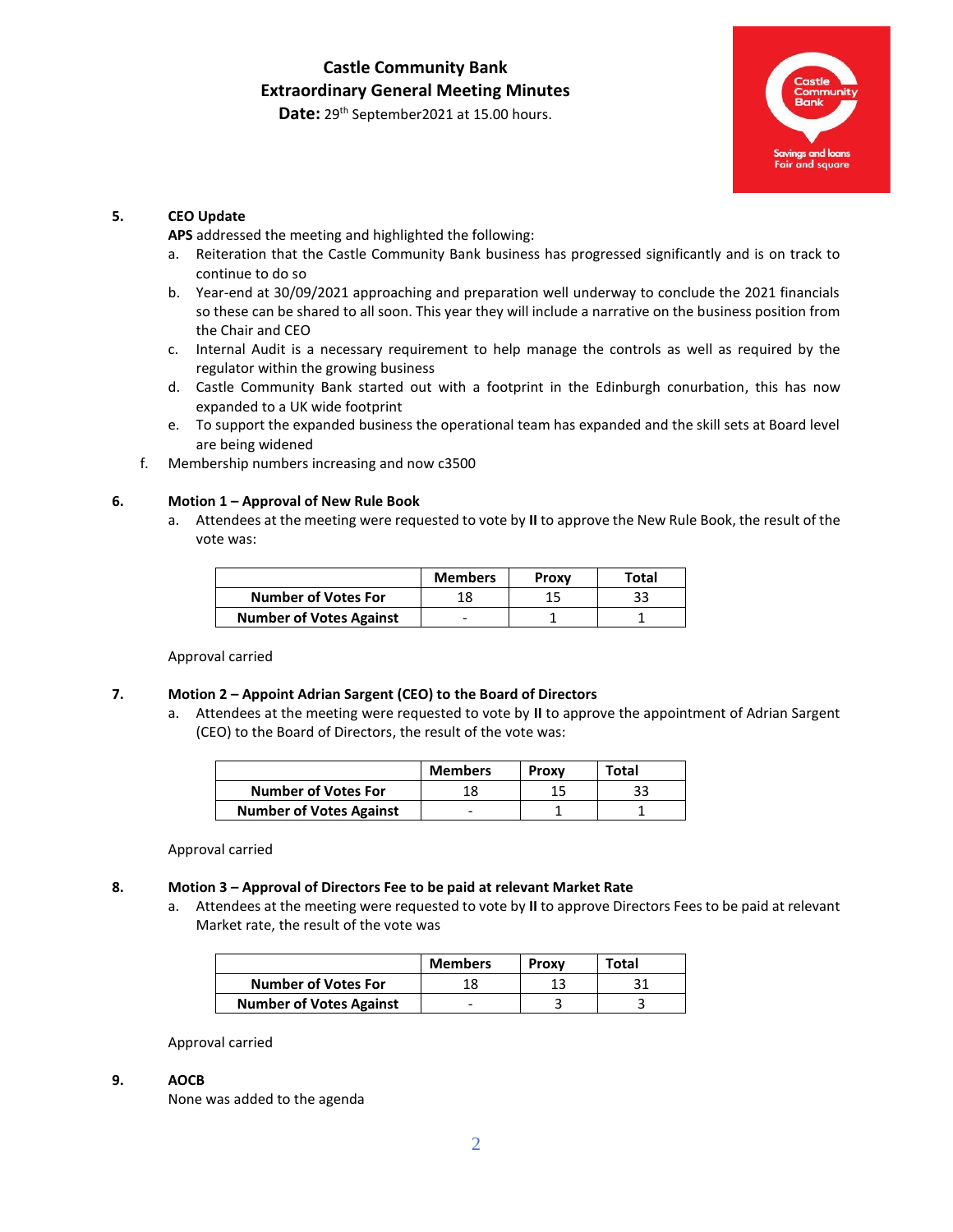**Castle Community Bank Extraordinary General Meeting Minutes**  Date: 29<sup>th</sup> September2021 at 15.00 hours.



## **10. Meeting Closure**

**a. II** thanked everyone for their attendance and contribution and closed the meeting at 15.15 hours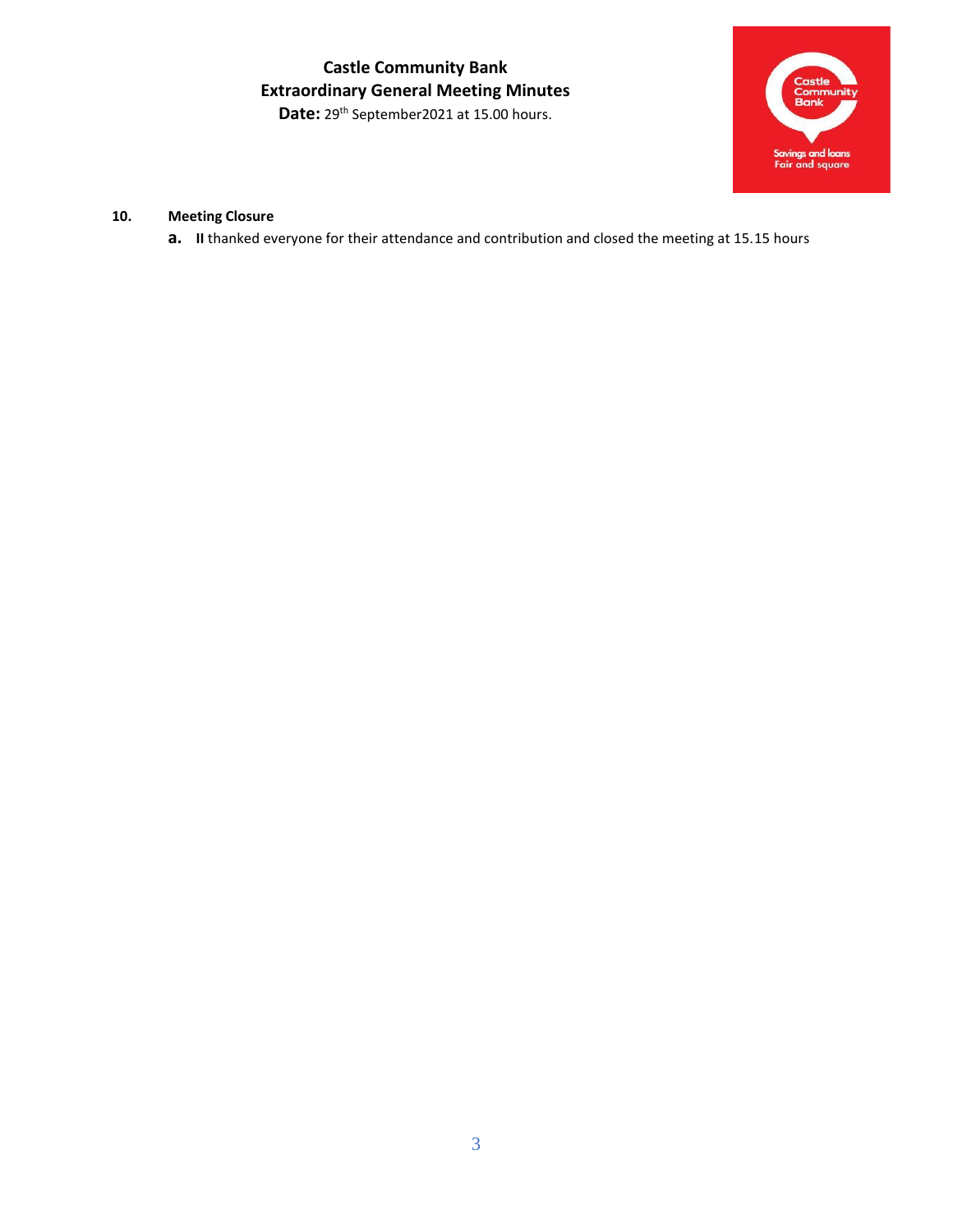# **Castle Community Bank Extraordinary General Meeting Minutes**

Date: 29<sup>th</sup> September2021 at 15.00 hours.



## **Appendix 1 – Meeting Attendees**

Arthur Mathieson Austin Flynn Colin Millar Janet Shieff Margaret Strachan Mary Jane Brouwers Sanjeev Pottay John Grierson Keith Macdonald Adrian Sargent Toby Gruber Danuta Jastrzebski Ian Irvin Douglas Reid Karen Poulson Emma McNeill Dominic Rockman Petr Luksan